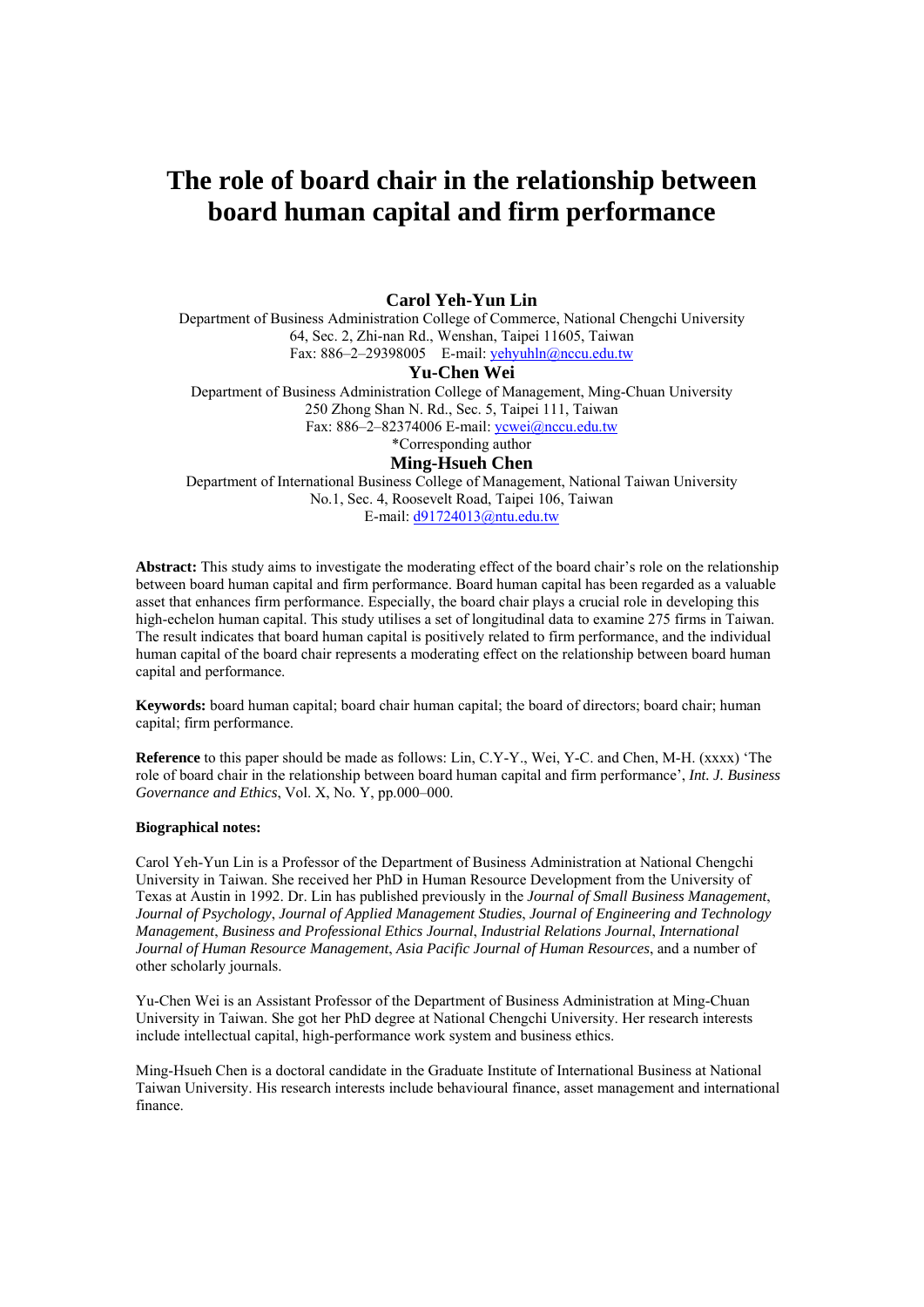## **1 Introduction**

Corporate governance has become a more and more important issue among academics and business practitioners. There has been much empirical research on the influence of corporate governance variables, such as board structure, on firm performance (Abdullah, 2004; Bonn, 2004; Hillman *et al*., 2001; van Ees *et al*., 2003). From a resource-based view, the board is a very important resource to lead companies in creating competitive advantages because the board plays a valuable role and the members should be knowledgeable about the corporation's business; engaged in the high-level activities of the board, such as strategic planning and CEO accountability; and aware of the activities of senior management in pursuit of the corporation's goals and enhancement of shareholder value (Hall *et al*., 2005). That means, the board has to establish a system of healthy checks and balances on management power, which ensures the CEO can meet the obligations to the shareholders.

Despite the increased interest in the topic of governance, our understanding of how boards impact on firm performance from the human capital perspective is relatively undeveloped. According to the resource-based view of the firm, performance differences across firms can be attributed to the variance in the firms' resources and capabilities. The role of the board in today's business environment is getting more and more important because the collective intelligence and experience of its members could provide executives helpful advances in a rapidly changing world.

Intangible assets, *e.g*., knowledge and experience, could improve operational quality, are valuable, unique, and difficult to imitate and thus can provide the basis for firms' competitive advantages (Barney, 1991). These human capital attributes, including education, experience and skills, have been examined to affect firm performance (Finkelstein and Hambrick, 1996; Huselid, 1995; Pennings *et al.*, 1998; Wright *et al*., 1995). In many previous researches, human capital has been regarded as a critical resource in most firms (Pfeffer, 1994).

Hence, an investigation of the influence of board human capital on firm performance will help to gain a better understanding of the importance of a better understanding of the importance of board members. In addition, such investigation will help the authorities and shareholders who take care of operations to understand the critical role that the board chair plays in the development of firms. The purpose of this article is to propose and test a model that examines the relationships among board human capital, individual board chair human capital and firm performance.

This study proceeds as follows: Section 1 reviews the relevant literature and theory to develop our hypotheses. Then, Section 2 provides the details of the operational measures, data and research method. The last section presents the results of the data analysis, a discussion of the findings and the conclusion.

# **2 Theory background and hypotheses**

In a rapidly changing era, people are acknowledged as the most important asset and the key determinant of competitive advantage in firms. A large number of scholars have examined the relationship of human capital and firm performance (Hitt *et al*., 2001; Pennings *et al*., 1998; Sáenz, 2005). We argue that the board of directors is an important resource of the firm's human capital. Board human capital refers to the knowledge, skills and experience present on the board (Nicholson and Kiel, 2004). According to the resource-based view, intangible assets with rare, valuable, and unique characteristics can provide the bases for firms' competitive advantages (Barney, 1991).

Boards of directors play important roles in the corporate governance system of large organisations (Fama and Jensen, 1983). For example, the board should create or approve a cogent and deliverable people strategy. Finn (2003), however, criticises that boards usually create a business strategy without considering how their people can support it. Moreover, one of most important tasks of boards is they have the responsibility and authority to decide who the succeeding Chief Executive Officers (CEOs) would be and when he or she would be replaced. According to the agency theory, the main task of the board is to monitor and control management on behalf of the organisational shareholders.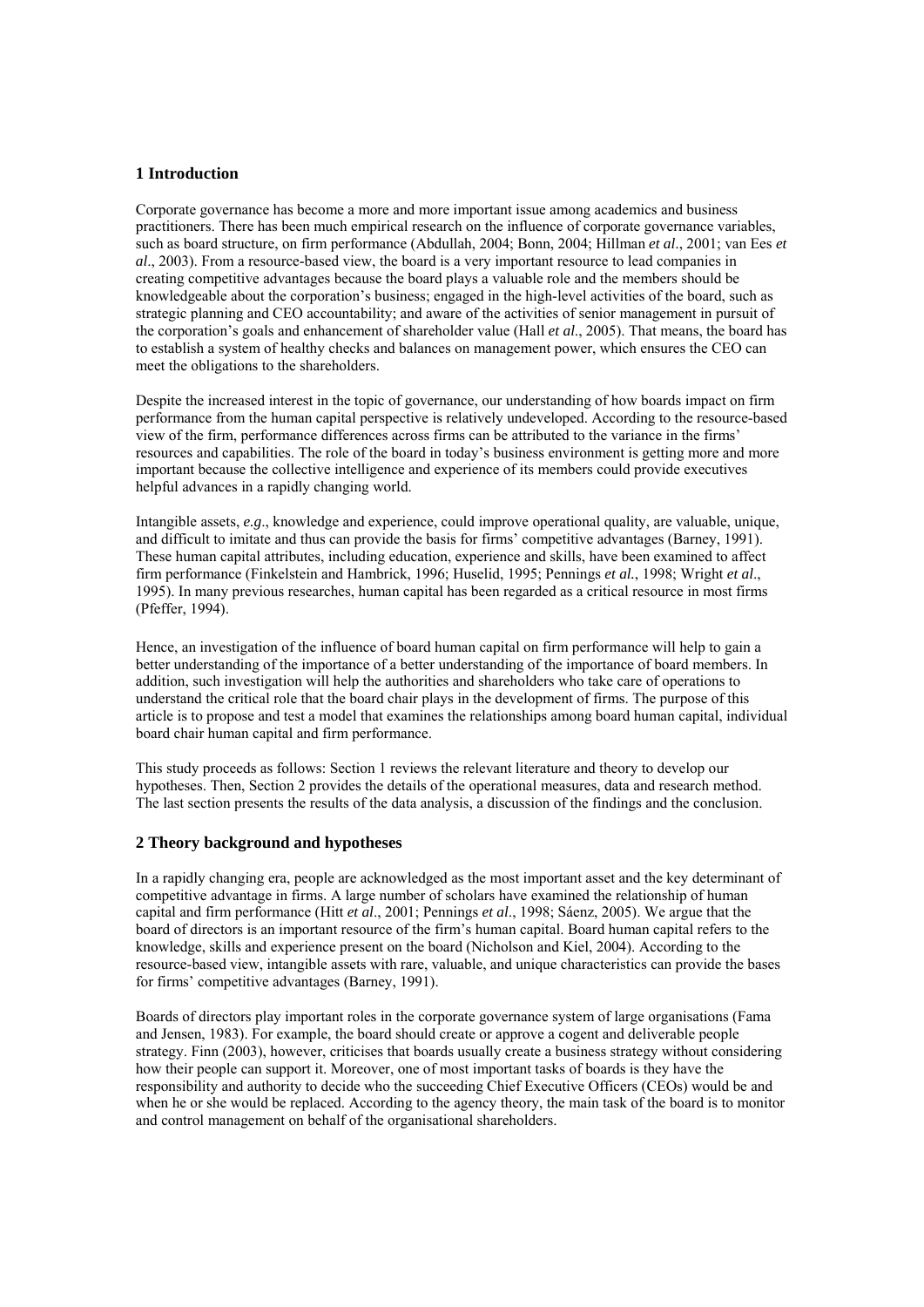Having the right people in the right place at the right time is not very easy. The board has to know which candidate is qualified to be the CEO and can contribute to the firm. Therefore, the board has to understand the competence and capability requirements of the business now and in the future. In short, the competence of the board is very likely related to the board effectiveness.

## **3 Human capital of board committees**

The strategic role of board committees has been discussed with a focus on maintaining corporate legitimacy and contributing to the development of corporate strategy (Harrison, 1987). Although the CEOs are in the main position of operation and management, they often involve the board of directors in their strategic planning and important decision-making. In other words, the board is an important source of firms' human capital, thus its strategic position should not be ignored. However, prior research rarely manifested the effect of board commitment on performance. In the next section, we will demonstrate the relationship between board human capital and firm performance from capability-oriented and commitment-oriented perspectives.

According to the human capital theory, the experience, competence and size of the board will have an impact on firm performance. In this study, we include board rewards, board size, and outsider board size as components of board capability-oriented human capital. The amount of payment represents the appropriate value of the board's knowledge and experience that could transfer advantages to the company. Numerous studies indicated that there is a positive relationship between CEO pay and firm performance (Buchholtz *et al*., 1998), yet few studies have been seen on board pay.

Goodstein *et al*. (1994) indicated that larger boards may provide an increased pool of expertise and a better ability to form external links. A very small board lacks the advantage of the pool of experience, counsel and advice of a larger board. These benefits emerge when the board becomes larger, irrespective to the potential lack of cohesiveness, coordination difficulties and fractionalisation, a very small board also lacks the advantage of the pool of expertise, counsel and advice of a larger board; these benefits emerge when the board becomes larger. Therefore, expanding board size is very likely to have a positive effect on firm performance. We also argue that the number of external board members is also an important component of board's human capital. A large number of studies found that there is a positive relation between external board ratio and organisational performance (*e.g.*, Bonn, 2004; Kosnik, 1987; Pearce and Zahra, 1992). External board members are more likely to care about the interests of shareholders. In addition, they will more certainly implement monitor and control functions, including replacing the poor-performing CEO and reviewing managerial decisions and organisational effectiveness (Daily *et al*., 1999). Consequently, this study claims that outside directors can have a positive impact on firm performance.

Organisational commitment has been given considerable attention in management research over the past few decades and has been conceptualised in terms of behaviour and attitudes (Goulet and Frank, 2002). Commitment was defined as "the relative strength of an individual's identification with and involvement in a particular organization" (Mowday *et al*., 1979). Therefore, we argue that when the board of directors has higher shareholding, it will pay more attention to the managerial behaviours of the CEO and other executives, and it will more likely be involved in the monitoring task. Based on the above arguments, we hypothesise that:

*Hypothesis 1 Board human capital is positively related to firm performance.*

## **4 The role of the board chair**

Although human capital appears to be an important resource of the board chair, there is relatively little direct empirical investigation on the effect of board chair human capital on firm performance. Using the same argument with prior description about board human capital, we claim the payment to the board chair could exhibit the value of his or her competence. According to the resource-based view, the intangible resource will have a positive impact on firm performance. In addition, we consider that educational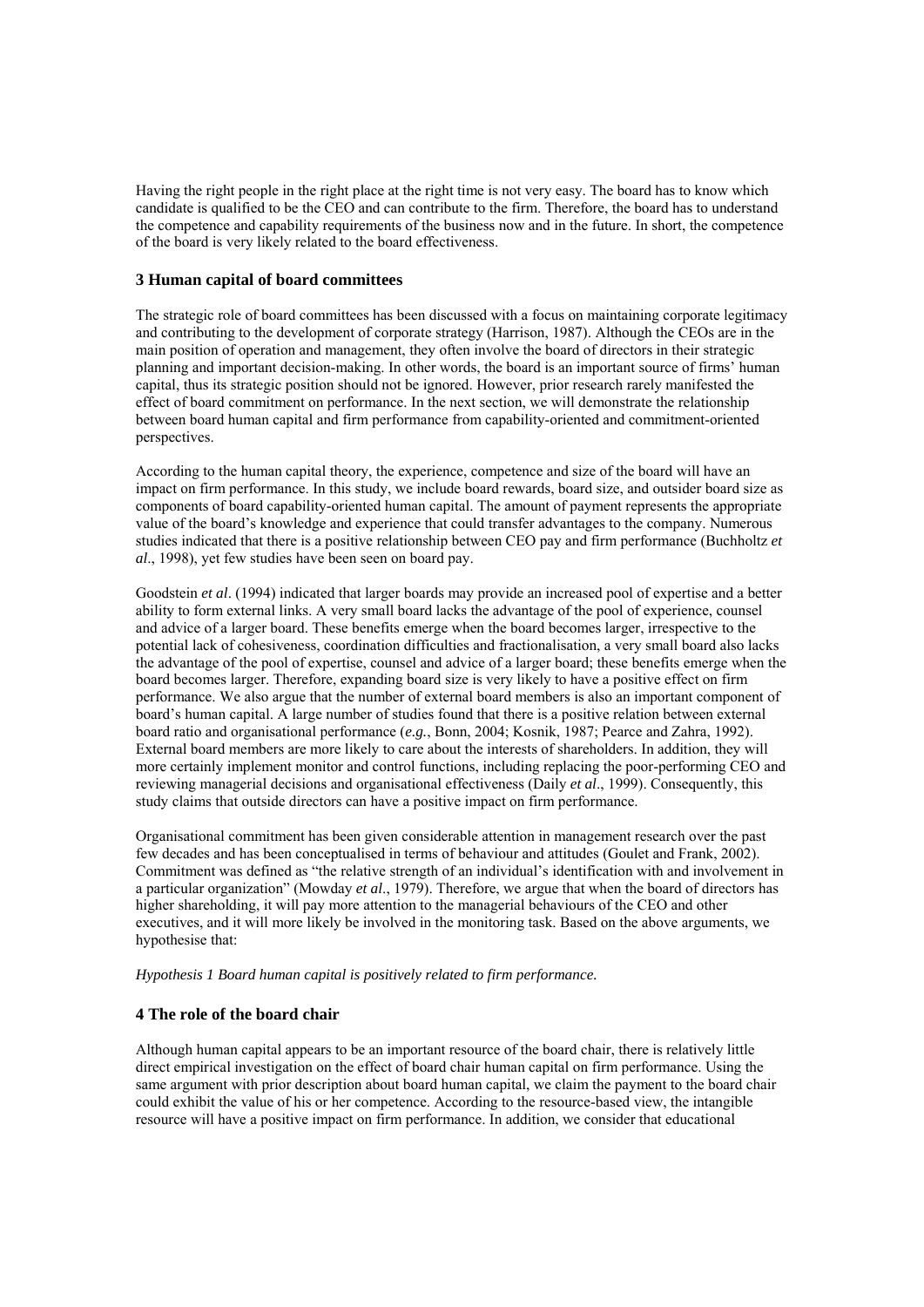background and age are also important components of board chair human capital. People gain knowledge through formal education and through learning on the job. Individuals who receive their education from formal education are assumed to have more and better knowledge and to have high intellectual potential to learn and accumulate tacit knowledge.

The age of the board chair is also an important characteristic of board chair human capital. Older board chair has an advantage in terms of accumulated experiences, and the directors possess valuable industry-specific and firm-specific knowledge, which is often tacit. Therefore, the experience could contribute to competitive advantage.

From commitment perspectives, a bigger share of ownership affects board chair's concern over managerial effectiveness and decision involvement. Hence, combining organisational behaviour theory and Ulrich's (1998) argument, we consider that the board chair's shareholding will be positively related to firm performance. Thus, we hypothesise:

## *Hypothesis 2 Board chair human capital is positively related to firm performance.*

The board chair is the leader of the board. Within the leadership literature, there is generally a clear recognition of the linkage between leadership and followers' behaviours, particular in a small group, much like the board organisation. In the past few years, interest in the topic of team leadership has been increasing. The literatures claimed that the team can influence each member just as the individual leader can influence his or her followers. Leadership, viewed as a social influence process, goes beyond a single leader when observed at multiple levels and can be vested in an individual or a group (Avolio and Bass, 1995). Consequently, we argue that the board chair will enhance the influence of board human capital on firm performance. Thus:

*Hypothesis 3 The interaction of board and board chair human capital has a positive effect on firm performance.*

# **5 Method**

# *5.1 Sampling and data collection*

The data for this study were drawn from firms incorporated in Taiwan and traded on the Taiwan Stock Exchange during the period 2002–2004. All measures were drawn from the Taiwan Economic Journal (TEJ) Data Bank, which conducts evaluation of companies by a credible and renowned institution in Taiwan. The total sample consisted of 275 manufacturing and service firms, which were selected because complete data were available from published sources. We used the 2002 data for the independent variables and the 2004 data for the dependent variables, and there was a two-year time lag between them.

#### *5.2 Measurement*

#### *5.2.1 Dependent variables*

In this study, productivity and average net value per stock were used to measure firm performance. Productivity was calculated with the total sales divided by the number of employees. Average net value per stock is also a popular index to evaluate performance of a firm.

#### *5.2.2 Independent variables*

The first set of independent variables is board human capital. We used three indicators to measure capability-oriented board human capital, which was the first subconstruct of board human capital. The indicators were rewards of board, board size, and external board size. Owing to the different units, we calculated the standardised score and summed them up to a score. Then, we used the ratio of board ownership holding to be another subconstruct of board human capital, named commitment-oriented board human capital. This study also used four indicators to collect data for board chair human capital. The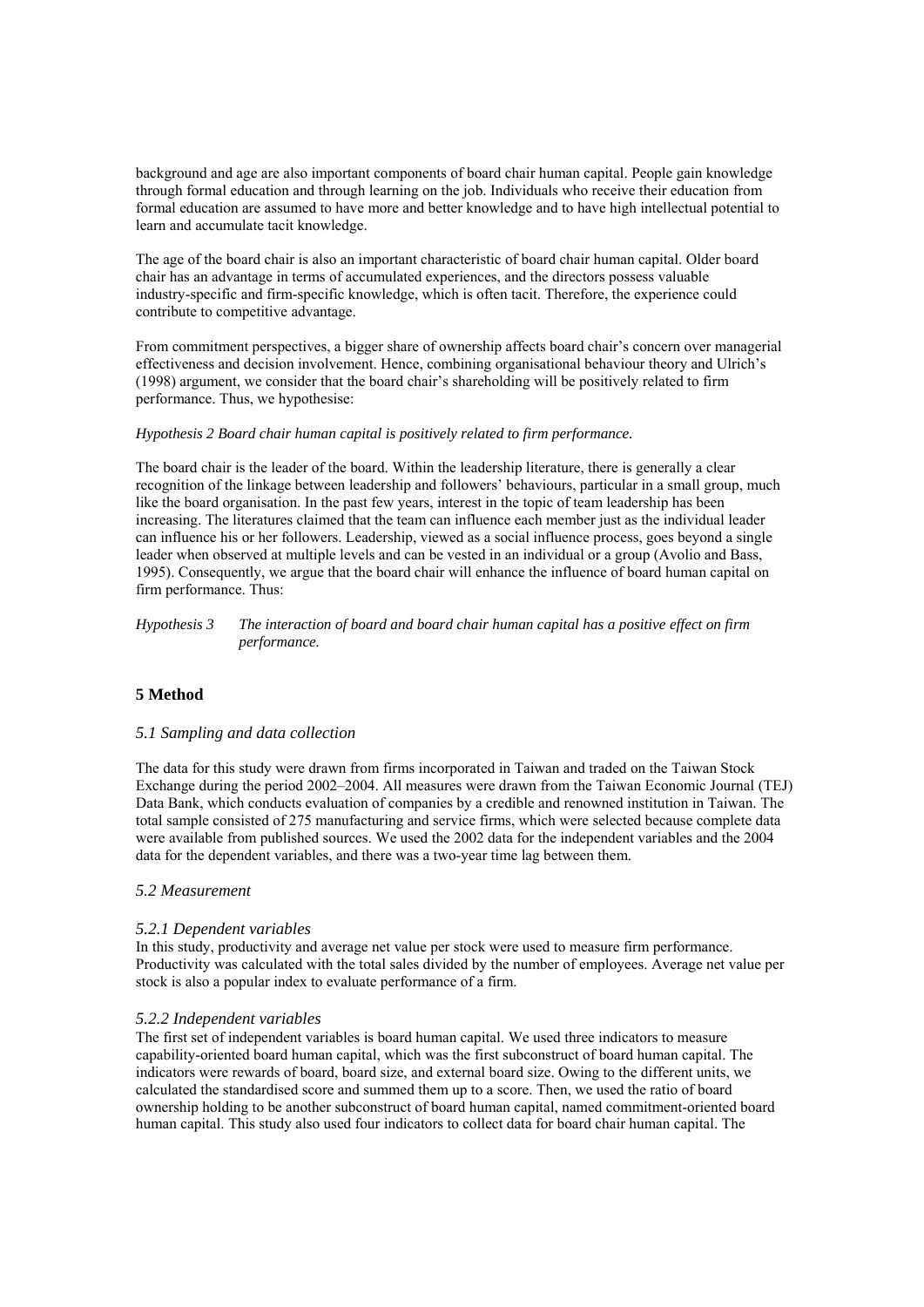capability-oriented human capital for board chair includes rewards, age, and educational background. We also calculated the standardised score and summed them up to a score. And the board chair's ownership was collected to be the commitment-oriented human capital.

## *5.2.3 Control variables*

Several measures were used as control variables in this study. These included firm size, age and industry. Two measures of firm size are total assets and number of employees in 2002. There are two competing theories regarding the effect of firm size and age on organisational firm. Given the contradictory arguments regarding whether the relationship is positive or negative, we made no attempt to hypothesise their main effect but consider firm size and firm age as control variables. A common control variable, industry, was also collected. In addition, we included two other variables to control for their potential effects on firm performance, our dependent variable. These were board chair's network and board duality (board chair in the CEO position). According to the social capital theory and agency theory, they are likely related to firm performance (Abdullah, 2004; Bonn *et al*., 2004; Desai *et al.*, 2003; Rechner and Dalton, 1989), thus we involve them for controlling.

## **6 Result**

Table 1 shows the means, standard deviations, and zero-order correlations for all independent variables and firm performance variables. We first examined the correlations among the variables (see Table 1) to test the main effects of the board human capital and board chair individual human capital on firm performance. In general, these results were consistent with previous findings. The capability-oriented and commitment-oriented types of human capital of board were related to net value per stock  $(r = .24$  and .32, *p* < .001). The commitment-oriented board chair human capital was also related to net value per stock (*r*   $= .29, p < .001$ ).

We used hierarchical regression analysis to test all our hypotheses. In our study, Hypothesis 1 suggests a positive relationship between board human capital and firm performance. As shown in Table 2 Models 1 and 4, there is a positively significant relationship between board human capital and performance. Thus, these results support Hypothesis 1. Hypothesis 2, which stated that the board chair with higher human capital will enhance higher levels of firm performance, was not supported.

For testing Hypothesis 3, the moderating effect of board chair human capital on the relation between board human capital and performance, we conducted a hierarchical regression analysis. In Step 1, the main effects of board human capital and control variables were entered in the model. Following Aiken and West (1991), these variables were centred, and the interaction term was based on these centred scores. The hypothesis is tested by examining the incremental gain predicted in Step 2, when the interaction term between board human capital and board chair human capital is entered in each regression.

As reported in Table 2 Models 3 and 6, the results revealed a significant interaction between board human capital and board chair individual human capital in predicting firm performance: capability-oriented human capital of board chair (Model 3,  $\Delta R2 = .03$ ,  $p < .05$ ). In Model 6 of Table 2, we found that the interactive effect of board human capital and board chair human capital on firm performance is statistically significant at the 10% level ( $\Delta R2 = .023$ ,  $p < .1$ ). These results provided partial support for Hypothesis 3. A graphical representation of the interaction between board human capital and board chair human capital is provided in Figure 1. The graph shows that the board chair human capital significantly and positively moderates the relationship between capability-oriented board human capital and firm performance (see Figure 1(A) and (C)). On the contrary, capability-oriented human capital of board chair significantly moderates the relationship between board commitment-oriented human capital and performance, however, the moderating effect is negative (see Figure 1(B) and  $(D)$ ). We will discuss these results in the following section.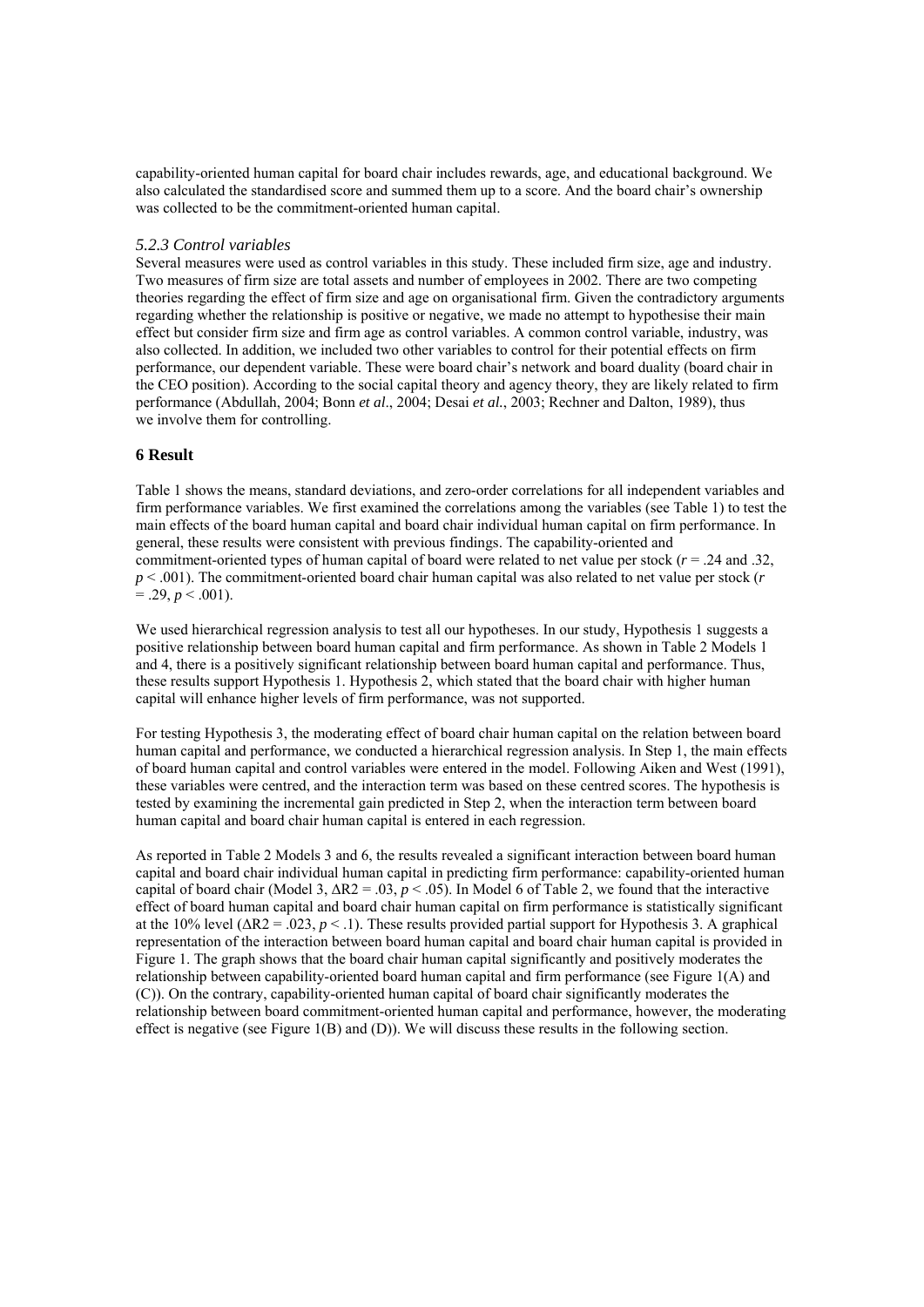|                 | Variables                                                                             | Mean  | S.D.    |                 |                          |                                    |                            |                                                                                                                                                                                                                                                                                                                                                                                  | ∘                               |             | ∞     |       | 2     |       |
|-----------------|---------------------------------------------------------------------------------------|-------|---------|-----------------|--------------------------|------------------------------------|----------------------------|----------------------------------------------------------------------------------------------------------------------------------------------------------------------------------------------------------------------------------------------------------------------------------------------------------------------------------------------------------------------------------|---------------------------------|-------------|-------|-------|-------|-------|
|                 | Log assets                                                                            | 6.89  | 0.50    | I               |                          |                                    |                            |                                                                                                                                                                                                                                                                                                                                                                                  |                                 |             |       |       |       |       |
| 2               | Employee number                                                                       | 1112  | 2437    | 0.624           | I                        |                                    |                            |                                                                                                                                                                                                                                                                                                                                                                                  |                                 |             |       |       |       |       |
| 3               | Firm age                                                                              | 31.91 | $11.07$ | $0.086 - 0.075$ |                          | I                                  |                            |                                                                                                                                                                                                                                                                                                                                                                                  |                                 |             |       |       |       |       |
| 4               | Industry                                                                              | 9.46  | 4.56    |                 | $0.142$ $0.107$ $-0.365$ |                                    | ı                          |                                                                                                                                                                                                                                                                                                                                                                                  |                                 |             |       |       |       |       |
| 5               | Board chair's network                                                                 | 1.76  | 1.36    |                 |                          | $0.176$ $0.052$ $-0.065$ $-0.062$  |                            | $\begin{array}{c} \rule{0pt}{2.5ex} \rule{0pt}{2.5ex} \rule{0pt}{2.5ex} \rule{0pt}{2.5ex} \rule{0pt}{2.5ex} \rule{0pt}{2.5ex} \rule{0pt}{2.5ex} \rule{0pt}{2.5ex} \rule{0pt}{2.5ex} \rule{0pt}{2.5ex} \rule{0pt}{2.5ex} \rule{0pt}{2.5ex} \rule{0pt}{2.5ex} \rule{0pt}{2.5ex} \rule{0pt}{2.5ex} \rule{0pt}{2.5ex} \rule{0pt}{2.5ex} \rule{0pt}{2.5ex} \rule{0pt}{2.5ex} \rule{0$ |                                 |             |       |       |       |       |
| $\circ$         | Board duality                                                                         | 0.28  |         |                 |                          | $0.45$ -0.176 -0.109 -0.094 -0.152 |                            |                                                                                                                                                                                                                                                                                                                                                                                  | I                               |             |       |       |       |       |
| L               | Board capability-oriented HC                                                          | 0.00  | 1.95    | 0.409           | 0.393                    | 0.115                              | $-0.065$                   | 0.100                                                                                                                                                                                                                                                                                                                                                                            | $-0.138$                        | I           |       |       |       |       |
| ∞               | Board commitment-oriented HC                                                          | 0.00  | 1.00    | 0.037           | $0.224 - 0.052$          |                                    | $0.014$ $0.020$ $-0.071$   |                                                                                                                                                                                                                                                                                                                                                                                  |                                 | 0.079       | ı     |       |       |       |
| $\circ$         | Board chair capability-oriented HC                                                    | 0.00  | 1.59    | 0.207           | 0.185 0.009              |                                    | $-0.045$ $-0.006$ $-0.079$ |                                                                                                                                                                                                                                                                                                                                                                                  |                                 | 0.314 0.028 |       | I     |       |       |
| $\overline{10}$ | Board chair commitment-oriented<br>Ξ                                                  | 0.00  | 1.00    | 0.063           |                          | $0.304 - 0.050$                    |                            |                                                                                                                                                                                                                                                                                                                                                                                  | 0.108 -0.100 0.041 -0.046 0.657 |             |       | 0.021 | I     |       |
|                 | 11 Productivity                                                                       |       |         |                 |                          |                                    |                            |                                                                                                                                                                                                                                                                                                                                                                                  |                                 |             |       | 0.057 | 0.042 | I     |
|                 | 12 Net value per share                                                                | 13.89 | 5.64    | 0.485           | $0.362 - 0.008$          |                                    |                            | 0.144 0.036                                                                                                                                                                                                                                                                                                                                                                      | $0.020$ $0.243$                 |             | 0.324 | 0.046 | 0.287 | 0.199 |
| Note:           | The absolute values of correlation coefficient $>$ .138 are significant at $p < 0.05$ |       |         |                 |                          |                                    |                            |                                                                                                                                                                                                                                                                                                                                                                                  |                                 |             |       |       |       |       |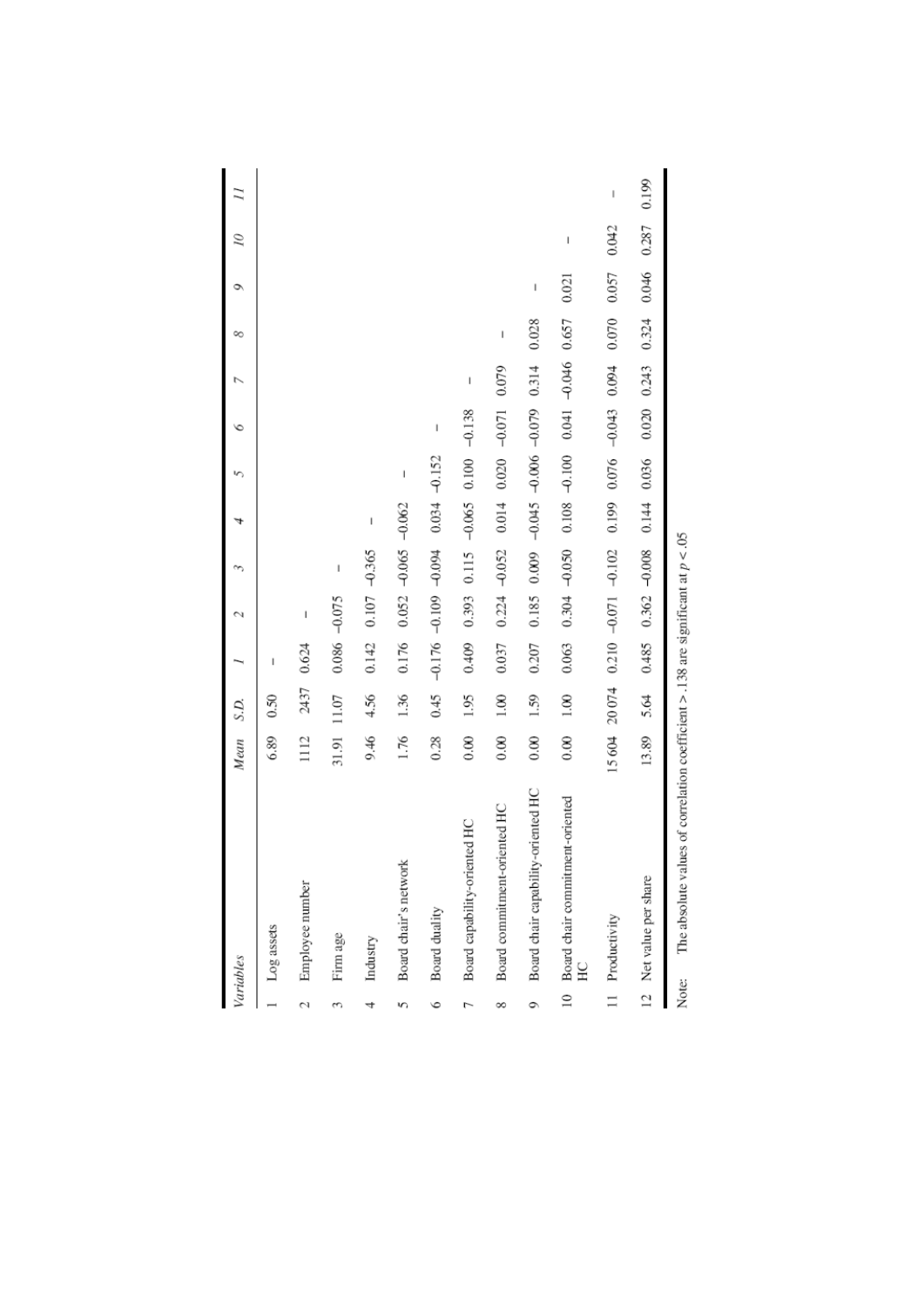|                   |                                                                                          |               | Productivity     |                |                | Net value per stock |            |
|-------------------|------------------------------------------------------------------------------------------|---------------|------------------|----------------|----------------|---------------------|------------|
| Variables         |                                                                                          | Model 1       | Model 2          | Model 3        | Model 4        | Model 5             | Model 6    |
| Control variables |                                                                                          |               |                  |                |                |                     |            |
| Assets            |                                                                                          | $.437***$     | 437***           | **** 667       | ****7#         | ****687             | $.503***$  |
|                   | Employee number                                                                          | $-431$ ***    | $-460***$        | $-581***$      | $-0.018$       | $-0.045$            | $-0.28$    |
| Firm age          |                                                                                          | $-.125*$      | $-129*$          | $-115+$        | $-.008$        | $-0.14$             | $-0.004$   |
| Industry          |                                                                                          | $.137*$       | $131*$           | $117+$         | .085           | .065                | .071       |
|                   | Board chair's network                                                                    |               | 017              | 024            |                | $-0.33$             | $-0.33$    |
|                   | Board duality                                                                            |               | $-015$           | $-0.28$        |                | $.116*$             | $\ddot{1}$ |
|                   | Board human capital                                                                      |               |                  |                |                |                     |            |
|                   | Capability-oriented human capital (CBHC)                                                 | $104 +$       | $-115+$          | .067           | 643            | 085                 | $.109+$    |
|                   | Commitment-oriented human capital (CMHC)                                                 | $\frac{1}{2}$ | E,               | $-0.001$       | $.323***$      | $.287***$           | $.268***$  |
|                   | Board chair human capital                                                                |               |                  |                |                |                     |            |
|                   | Capability-oriented human capital (CBHC)                                                 |               | .023             | $-0.006$       |                | $-0.75$             | $-0.33$    |
|                   | Commitment-oriented human capital (CMHC)                                                 |               | $\overline{110}$ | 129            |                | .073                | 107        |
| Interaction       |                                                                                          |               |                  |                |                |                     |            |
|                   | Board CBHC × Board chair CBHC                                                            |               |                  | $.192*$        |                |                     | $-0.53$    |
|                   | Board CBHC x Board chair CMHC                                                            |               |                  | 084            |                |                     | $.107 +$   |
|                   | Board CMHC x Board chair CBHC                                                            |               |                  | $-134*$        |                |                     | $+100 -$   |
|                   | Board CMHC x Board chair CMHC                                                            |               |                  | 051            |                |                     | $-069$     |
| R2                |                                                                                          | .182          | .189             | 219            | 343            | .367                | .390       |
| Adjusted R2       |                                                                                          | .164          | .158             | .176           | .328           | .343                | .357       |
|                   |                                                                                          | $9.96***$     | $6.15***$        | 5.19***        | $23.33***$     | $15.32***$          | $11.86***$ |
| ΔR <sub>2</sub>   |                                                                                          | S             | 607              | $\mathfrak{S}$ | $\frac{60}{2}$ | .024                | .023       |
| ₹                 |                                                                                          | $3.34*$       | 0.54             | $2.46*$        | 20.28***       | $2.52*$             | $2.40+$    |
| Notes:            | Standardised regression coefficients are shown.<br>.05, *** $p < 001$<br>$+p < 1, * p <$ |               |                  |                |                |                     |            |

Table 2 Results of hierarchical regression analysis of board and board chair human capital on performance  $(N = 275)$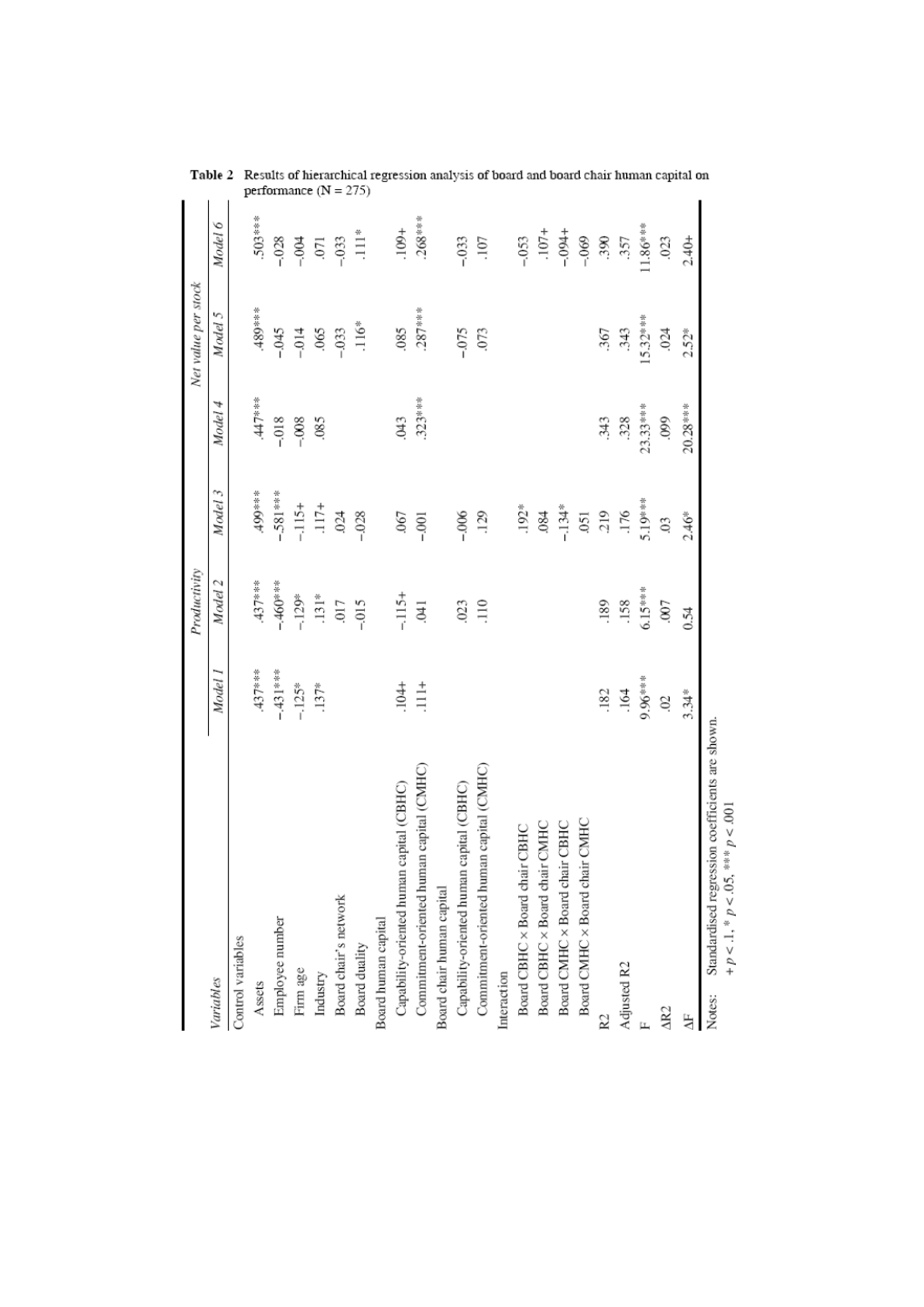

#### Figure 1 Hypothesised board and board chair human capital interaction plot

#### **7 Discussion and conclusion**

#### *7.1 Board human capital*

This study aimed to examine the effects of board and board chair human capital on firm performance. We found that board human capital, particular in commitment-oriented human capital, is positively related to firm performance. In the prior research of human capital, very few scholars discussed the effect of human capital on organizational effectiveness from the angle of commitment (Stephens *et al*., 2004). However, a large number of organisational behaviour studies pointed out that commitment would have a positive impact on individual work attitude and job performance (Cohen, 1991; Randall, 1990; Siders *et al*., 2001). Ulrich (1998) claimed that commitment of workers is a critical part of intellectual capital (in fact, it means human capital in his description). Hence, this result obtains the similar argument with Ulrich.

#### *7.2 The role of board chair*

Contrary to our argument, we could not find an immediately significant relation between two kinds of board chair human capital and firm performance. However, the result also pointed that the board chair role would be heightened when considering the operation effectiveness of the whole board of directors. It is possible because the education and age of the board chair could not directly influence organisational performance, but would influence other board members' decisions. In managerial procedures, some strategic planning and vital decisions should be agreed and approved by the board of directors. The board chair or CEO could get the board's approval and support if he or she is older or has higher seniority, or with higher educational background. Those characteristics will convince other board members towards his or her preferred operational direction and his or her behaviours will attract the board members to become followers. Our research verifies the special and essential role of the board chair in the governance and organisational performance.

Surprisingly, our predictions for the positive effects from board chair human capital were not totally supported by the data. However, the unexpected result is consistent with Bonn *et al.*'s (2004) findings. They found that board size and age of directors were negatively associated with organisational performance. Their explanation is that a younger board chair is more likely to have innovative ideas and is easier to adopt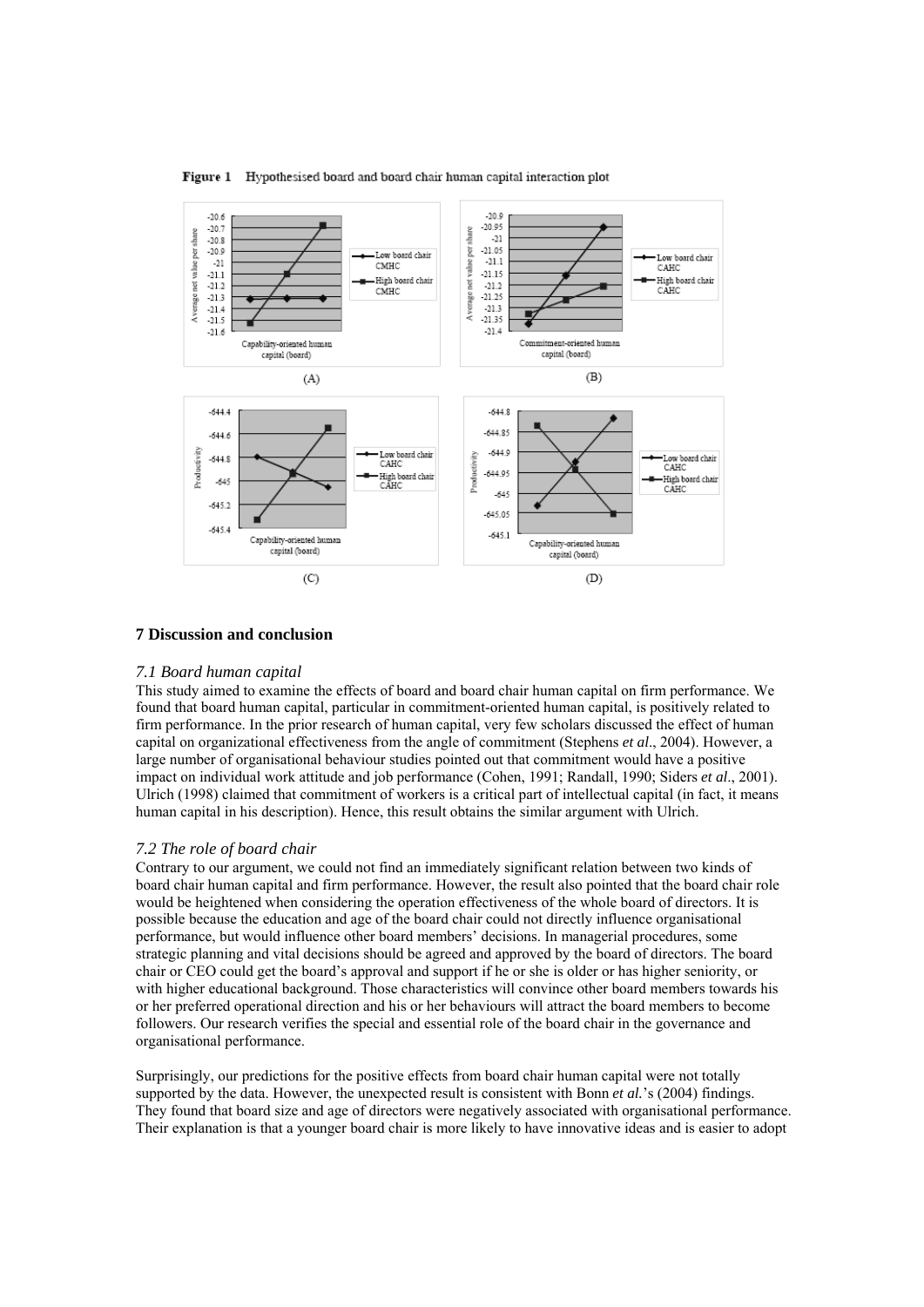to change. Regarding the board size, they indicated that the smaller board could make flexible and fast decisions. Hence, we encourage the future studies to further investigate such relationship in a different context.

#### *7.3 CEO and board chair roles held jointly*

The different forms of board governance are based on different perceptions of whether a firm is best served by strong leadership or effective monitoring (Daily and Dalton, 1997). According to the organisational theory, CEOs with the role of board chair, could build up a strong leadership and make the operation consistent and fast. However, the agency theory argues that the joint role of CEO and board chair will reduce the monitoring effect. It will even cause an operational risk if CEOs are highly self-interested. In the past numerous researches, there was no consistent conclusion about the relationship between board chair duality and firm performance. In our research, we found that the board chair duality is significantly related to firm performance. Although it is only a control variable in our study, the result also provides readers extra understanding.

From a practical standpoint, this research suggests that if the board has higher capability-oriented human capital, they need a board chair with higher human capital to lead. That means higher capability-oriented board human capital and higher board chair human capital will get better firm performance. On the other hand, when the board has higher commitment-oriented human capital, the board members will have spontaneous involvement in operational monitoring task and managerial decisions. Thus, the board chair's role will be reduced.

#### **References**

Abdullah, S.N. (2004) 'Board composition, CEO duality and performance among Malaysian listed companies', *Corporate Governance*, Vol. 4, No. 4, pp.47–61.

Aiken, L.S. and West, S.G. (1991) *Multiple Regression: Testing and Interpreting Interactions*,New York: Sage. Avolio, B.J. and Bass, B.M. (1995) 'Individual consideration viewed at multiple levels of analysis:

- a multi-level framework for examining the diffusion of transformational leadership', *Leadership Quarterly*, Vol. 6, pp.199–218.
- Barney, J.B. (1991) 'Firm resources and sustained competitive advantage', *Journal of Management*, Vol. 17, pp.99–129.
- Bonn, I. (2004) 'Board structure and firm performance: evidence from Australia', *Journal of the Australian and New Zealand Academy of Management*, Vol. 10, No. 1, pp.14–24.

Bonn, I., Yoshikawa, T. and Phan, P.H. (2004) 'Effects of board structure on firm performance:

a comparison between Japan and Australia', *Asian Business and Management*, Vol. 3, No. 1,pp.105–125. Buchholtz, A.K., Young, M.Y. and Powell, G.N. (1998) 'Are board members pawns or watchdogs?

- The link between CEO pay and firm performance', *Group and Organization Studies*, Vol. 23,No. 1, pp.6–26. Cohen, A. (1991) 'Career stage as a moderator of the relationships between organizational
- commitment and its outcomes: a meta-analysis', *Journal of Occupational Psychology*, Vol. 64, pp.253–268. Daily, C.M. and Dalton, D.R. (1997) 'CEO and board chair roles held jointly or separately:

much ado about nothing?', *The Academy of Management Executive*, Vol. 11, No. 3, pp.11–20. Daily, C.M., Johnson, J.L. and Dalton, D.R. (1999) 'On the measurements of board composition:

poor consistency and a serious mismatch of theory and operationalization', *Decision Sciences*, Vol. 30, No. 1, pp.83–106.

Desai, A., Kroll, M. and Wright, P. (2003) 'CEO duality, board monitoring, and acquisition performance: a test of competing theories', *Journal of Business Strategies*, Vol. 20, No. 2, pp.137–156.

Fama, E.F. and Jensen, M.C. (1983) 'Separation of ownership and control', *Journal of Law and Economics*, Vol. 26, No. 2, pp.301–325.

- Finkelstein, S. and Hambrick, D. (1996) *Strategic Leadership*, West St. Paul.
- Finn, R. (2003) 'Human-Capital Management (HCM): A three-letter acronym too far for HR or the way to get the people agenda on to that of the board?', *Human Resource Management International Digest*, Vol. 11, No. 5, pp.2–4.
- Goodstein, J., Gautam, K. and Boeker, W. (1994) 'The effects of board size and diversity on strategic change', *Strategic Management Journal*, Vol. 15, pp.241–250.

Goulet, L.R. and Frank, M.L. (2002) 'Organizational commitment across three sectors: public, non-profit and for-profit', *Public Personnel Management*, Vol. 31, No. 2, pp.201–210.

Hall, R.F., Keane, T.P., McConnell, C. and Becker, S. (2005) 'The 21st century board: structure, responsibility, assessment', *Journal of Leadership and Organizational Studies*, Vol. 11, No. 3, pp.62–71.

Harrison, J.R. (1987) 'The strategic use of corporate board committees', *California Management*